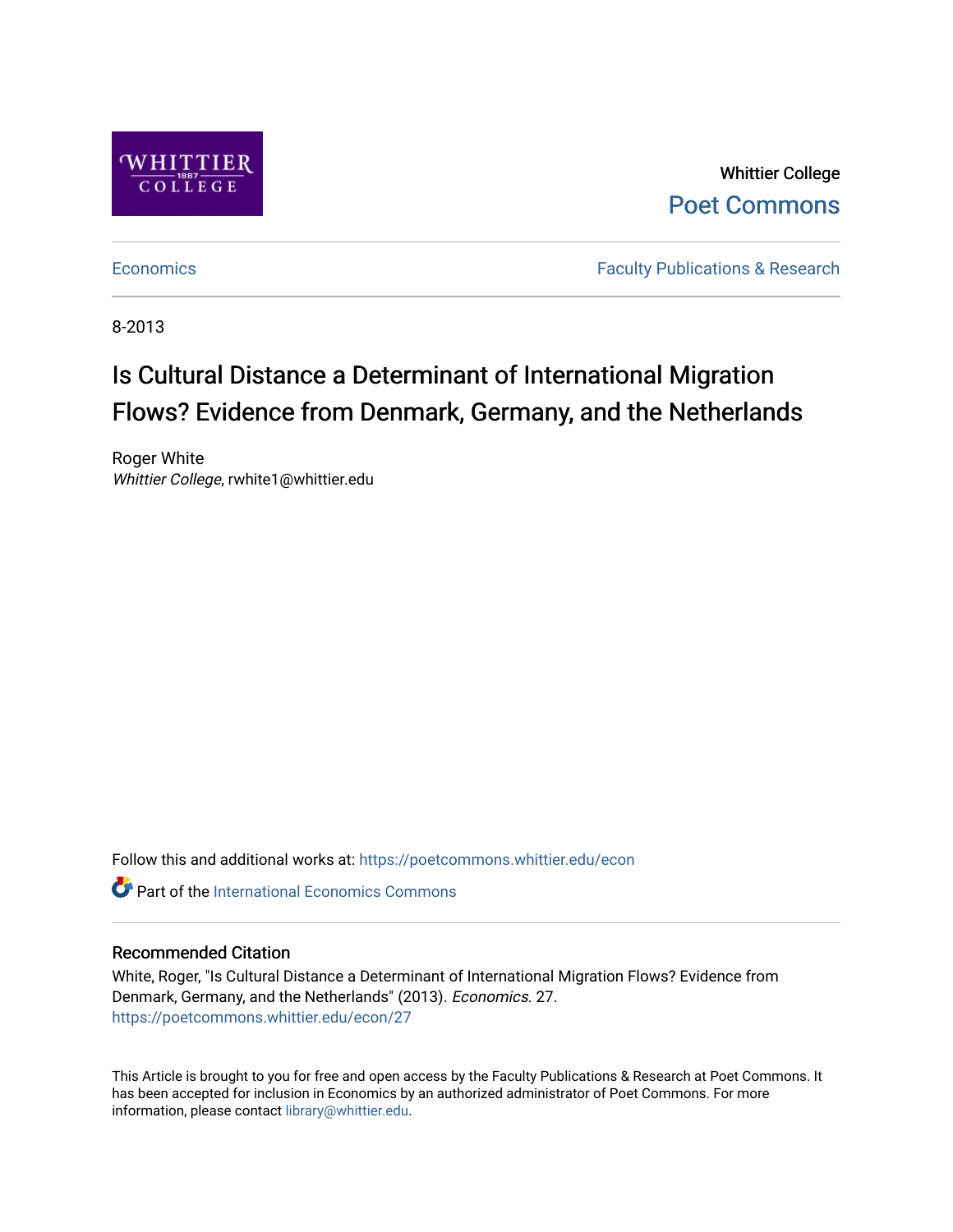

# Volume 33, Issue 3

## Is cultural distance a determinant of international migration flows? Evidence from Denmark, Germany, and the Netherlands

Roger White Whittier College / Beijing Information Science & Technology University

### Abstract

We examine the relationship between source-destination country cultural differences and international migration flows using data for three immigrant destination countries (i.e., Denmark, Germany, and the Netherlands) and a cohort of 66 heterogeneous immigrant source countries during the years 1997-2002. Results obtained from the estimation of our empirical specifications using the Negative Binomial regression technique indicate that, all else equal, cultural distance is negatively related to migration flows and that larger existing immigrant stocks correspond with larger subsequent migration flows. These findings are consistent with the results reported in Belot and Ederveen (2012). Extending the literature, we report that existing immigrant stocks act to offset the migration-inhibiting influences of cultural distance. Finally, we report variation across Denmark, Germany, and the Netherlands both in terms of the migration-inhibiting influence of cultural distance and in the extents to which existing immigrant stocks act to offset this influence.

I wish to thank the two anonymous reviewers who provided helpful guidance and excellent comments.

Citation: Roger White, (2013) "Is cultural distance a determinant of international migration flows? Evidence from Denmark, Germany, and the Netherlands", Economics Bulletin, Vol. 33 No. 3 pp. 2156-2168.

Contact: Roger White - rwhite 1@whittier.edu.

Submitted: May 12, 2013. Published: August 23, 2013.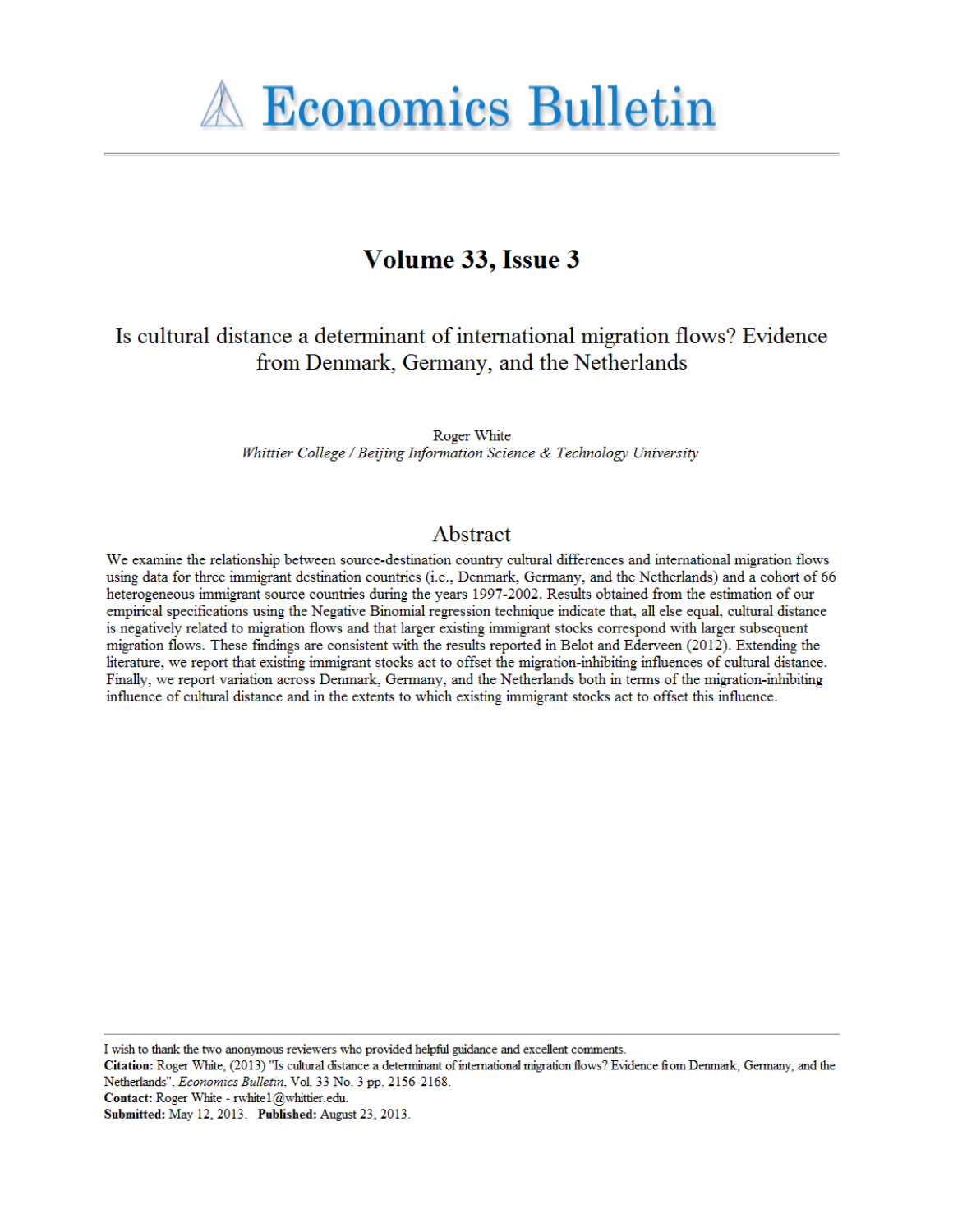#### **1. Introduction**

While a large literature examines the determinants of migration, little attention has been paid to the potential migration-inhibiting influence of cultural differences between source and destination countries. Defining culture as an amalgam of a society's attitudes, values, behaviors and norms, it is a representation of shared habits and traditions and of collective learned beliefs. Greater cultural dissimilarity between countries may correspond with social and institutional dissimilarity and with information asymmetries. Such differences may manifest as migration costs that make the prospect of migrating less attractive, in general or that reduce to the attractiveness of more culturally-dissimilar destinations. In either scenario, greater cultural differences would hinder international migration. Existing immigrant communities may, however, facilitate migration by reducing explicit migration costs (e.g., sponsoring new arrivals, providing housing upon arrival, offering assistance finding employment, and so on). They may also counter implicit migration costs, such as those related to source-destination country cultural differences, by providing information about the destination country and its culture.

Belot and Ederveen (2012) employ multiple measures of cultural distance in their examination of migration flows between 22 OECD member countries during the years 1990- 2003. The authors report that greater cultural distance does, in fact, reduce migration. They also find that larger existing immigrant communities correspond with greater subsequent immigrant inflows. However, the authors focus solely on migration between developed countries and they do not consider whether existing immigrant communities act to offset the effects of cultural distance. Likewise, they also do not consider whether variation exists in the relationship between cultural distance and international migration across source and/or destination countries. Since, to our knowledge, no other study examines the relationship between cultural distance and international migration, these issues remain open empirical questions.

We address these questions by examining annual data for three immigrant destination countries (i.e., Denmark, Germany, and the Netherlands) and a cohort of 66 heterogeneous immigrant source countries during the years 1997-2002. Following Lewer and van den Berg (2008), we apply a variant of the gravity model of international trade to international migration flows. We begin our analysis by examining the relationships reported in Belot and Ederveen (2012); namely, whether source-destination cultural differences inhibit migration and whether larger existing immigrant communities correspond with greater subsequent immigrant inflows. Extending the literature, we then consider i) whether the existing stock of immigrants from a given source country offsets the anticipated migration-inhibiting effects of cultural distance, ii) whether the influence of cultural distance on migration varies across destination countries, and iii) whether similar variation exists in the extent to which existing immigrant stocks offset the negative influences of cultural distance on migration.

Results obtained from the estimation of our empirical specifications using the Negative Binomial regression technique indicate that, all else equal, the cultural distance between source and destination countries does hinder international migration. We also find that a larger existing stock of immigrants corresponds with larger subsequent migration flows between their source and destination countries. These findings are consistent with the results reported in Belot and Ederveen (2012). Extending the literature, we find that the influences of existing immigrant stocks on subsequent migration flows are greater if the immigrants' source and destination countries are more culturally distant. This is taken as evidence that existing immigrant stocks act to offset the migration-inhibiting influences of cultural distance. Further, we report variation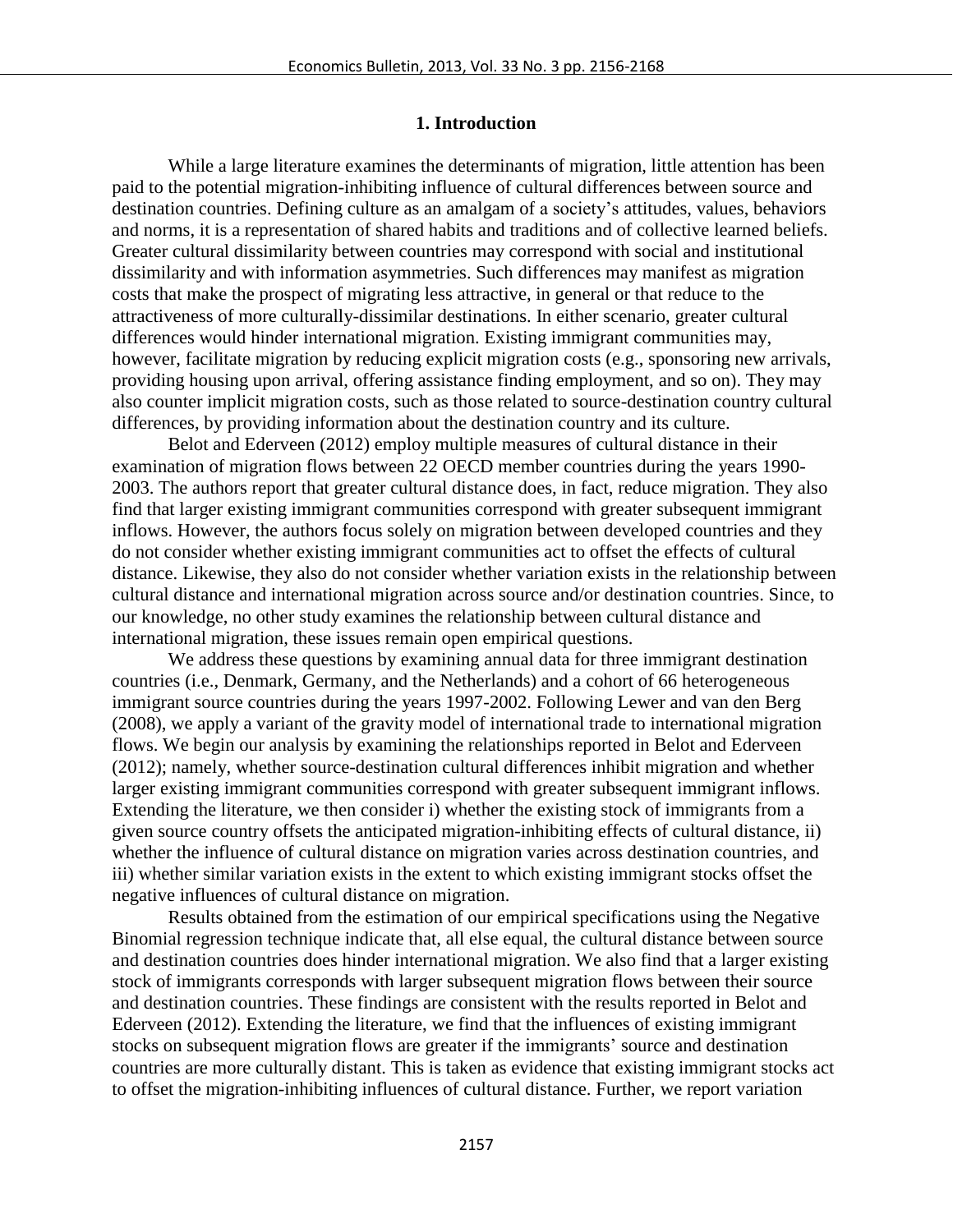across our destination countries both in terms of the migration-inhibiting influence of cultural distance and in the extent to which existing immigrant stocks offset this influence.

In the next section, we present the empirical specification and the data. This is followed in Section 3 by a discussion of our estimation methodology and the results of our analysis. Section 4 concludes.

#### **2. Empirical Specification, Variables, and Data**

Following Lewer and van den Berg (2008), we apply the gravity model of international trade to migration flows. The gravity model, as applied to trade flows, originated with Tinbergen (1962) and, in its most basic state, the model suggests that trade flows are positively related to the economic masses of the trading partners (represented by GDP values) and inversely related to the geodesic distance between partners (a measure of transportation costs). Since Tinbergen's initial application, the model has been so widely used that it has become known as the "empirical workhorse" of international trade studies.

In equation (1), the dependent variable is the natural logarithm of the immigrant flow from source country j to destination country i during year t (MPI, 2013). Our variables of primary interest include our measure of the cultural distance between source and destination country pairs (*CDij*). This variable serves as a proxy for institutional and/or informational barriers to migration (Inglehart et al., 2004). Also of interest, given our research questions, is the lagged (one-year) immigrant stock variable (*Immigijt-1*) which controls for interpersonal network effects (MPI, 2013). Since it is anticipated that larger existing immigrant stocks may facilitate subsequent migration, we expect the corresponding coefficient estimate to be positive. We also include a term which interacts our measure of cultural distance with the lagged immigrant stock variable. A positive coefficient for the interaction term would indicate that existing immigrant stocks exert stronger positive effects on subsequent immigrant inflows if they are from countries that are relatively more culturally distant.

$$
lnInflow_{ijt} = \alpha_0 + \beta_1 lnCD_{ij} + \beta_2 lnImmig_{ijt-1} + \beta_2 (lnCD_{ij} \times lnImmig_{ijt-1})
$$

$$
+ \beta_4 lnPOP_{it} + \beta_5 lnPOP_{jt} + \beta_6 ln \frac{RGDPC_{it}}{RGDPC_{jt}} + \beta_7 lnGD_{ij}
$$

$$
+ \beta_8 Colony_{ij} + \beta_9 Comlang_{ij} + \beta_0 \Omega_t + \beta_\Psi \Psi_i + \beta_\Theta \Theta_j + \varepsilon_{ijt} \tag{1}
$$

The cultural distance variable is constructed from the results of interviews that were conducted during the period from 1999 through 2002 as part of the World Value Surveys  $(WVS)$ .<sup>1</sup> Survey participants complete lengthy questionnaires, and application of factor analysis to the responses to specific questions results in the categorization of survey respondents along two broad dimensions of culture: Traditional vs. Secular-rational authority (*TSR*) and Survival vs. Self-expression values (*SSE*).<sup>2</sup> Figure 1 illustrates the relative placement of *SSE* and *TSR* values for source countries and destination countries (bold font). <sup>3</sup> The horizontal and vertical axes identify countries according to their average *SSE* and *TSR* scores, respectively. The cultural

 $\overline{\phantom{a}}$ 

 $1$  Unless otherwise noted, information related to the WVS is from Inglehart and Baker (2000).

<sup>&</sup>lt;sup>2</sup> The WVS questions used by Inglehart et al. (2004) to construct the SSE and TSR dimensions of culture are provided as Appendix A.

<sup>&</sup>lt;sup>3</sup> ISO3 codes are noted in the country listing provided in Appendix B.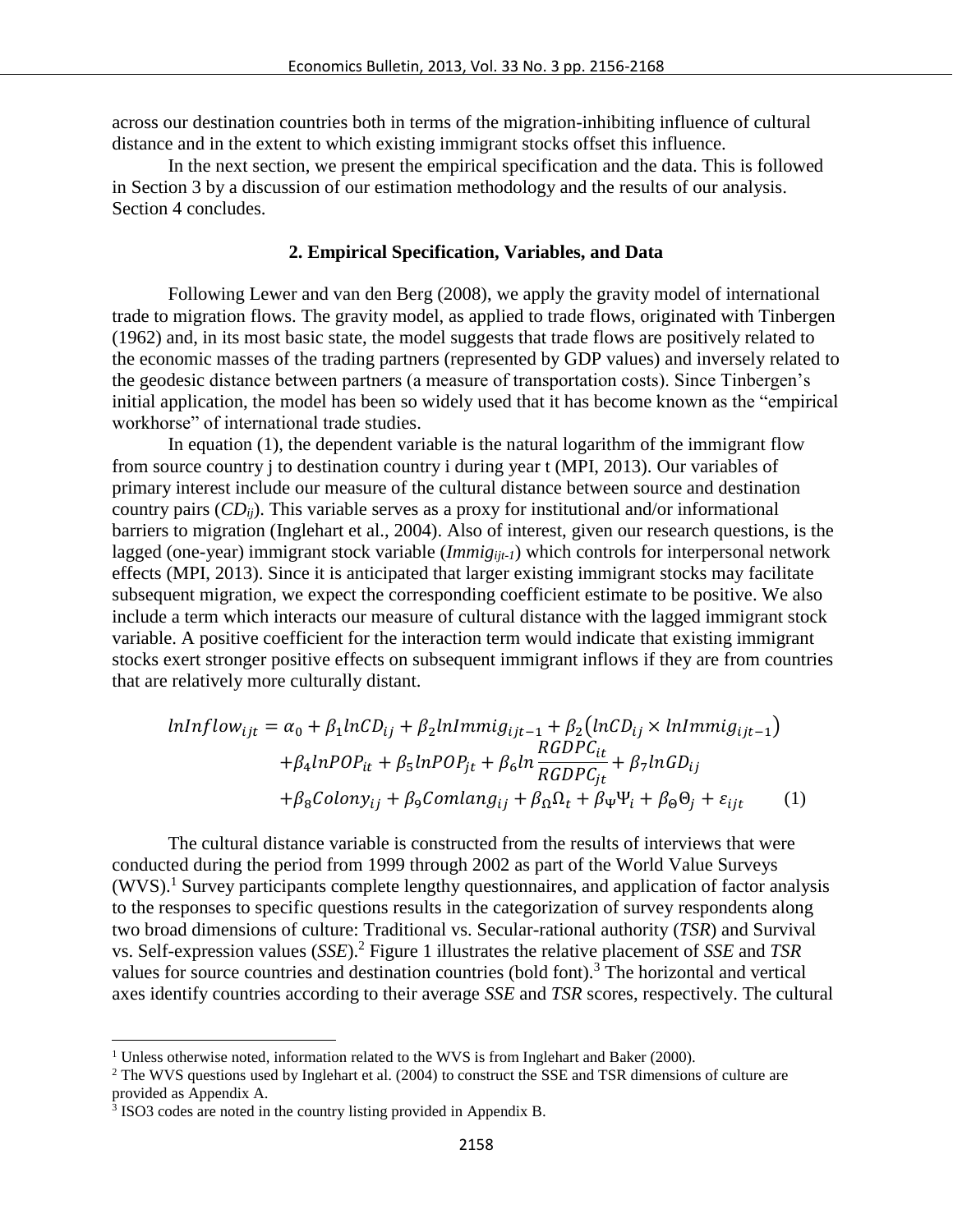distance variable is calculated as  $CD_{ij} = \sqrt{(SSE_i - SSE_j)^2 + (TSR_i - TSR_j)^2}$ . For example, among the countries in our data set, the top three immigrant source countries for Germany (DEU) are Italy (ITA), Poland (POL), and Turkey (TUR). The cultural distances from Germany for these source countries are 1.06, 1.91, and 2.31, respectively.

Figure 1: Cultural Map



Source: Inglehart et al. (2004)

Traditional societies are characterized by a greater deference to the authority of the nation, a god, or family. Such deference is viewed as a general expectation, and it is common for individuals in these societies to adhere to family or communal obligations, to express a high degree of national pride and/or to have a nationalistic outlook, and to show obedience to religious authority. Large families are commonplace, since large numbers of children are viewed as a positive or desirable achievement. Correspondingly, fertility rates tend to be high, and abortion, divorce, euthanasia, and suicide are all viewed very negatively. Societies that are more secular-rational hold opposing views from those of individuals in traditional societies. Frequently, individuals in secular-rational societies adhere to rational-legal norms and emphasize economic accumulation and individual achievement.

Survival-oriented societies typically emphasize hard work and self-denial, and individuals in these societies often seek economic and physical security. It is common for foreigners and outsiders to be viewed as threatening and for ethnic diversity and cultural change to be viewed very negatively. These attributes correspond with an intolerance of homosexuals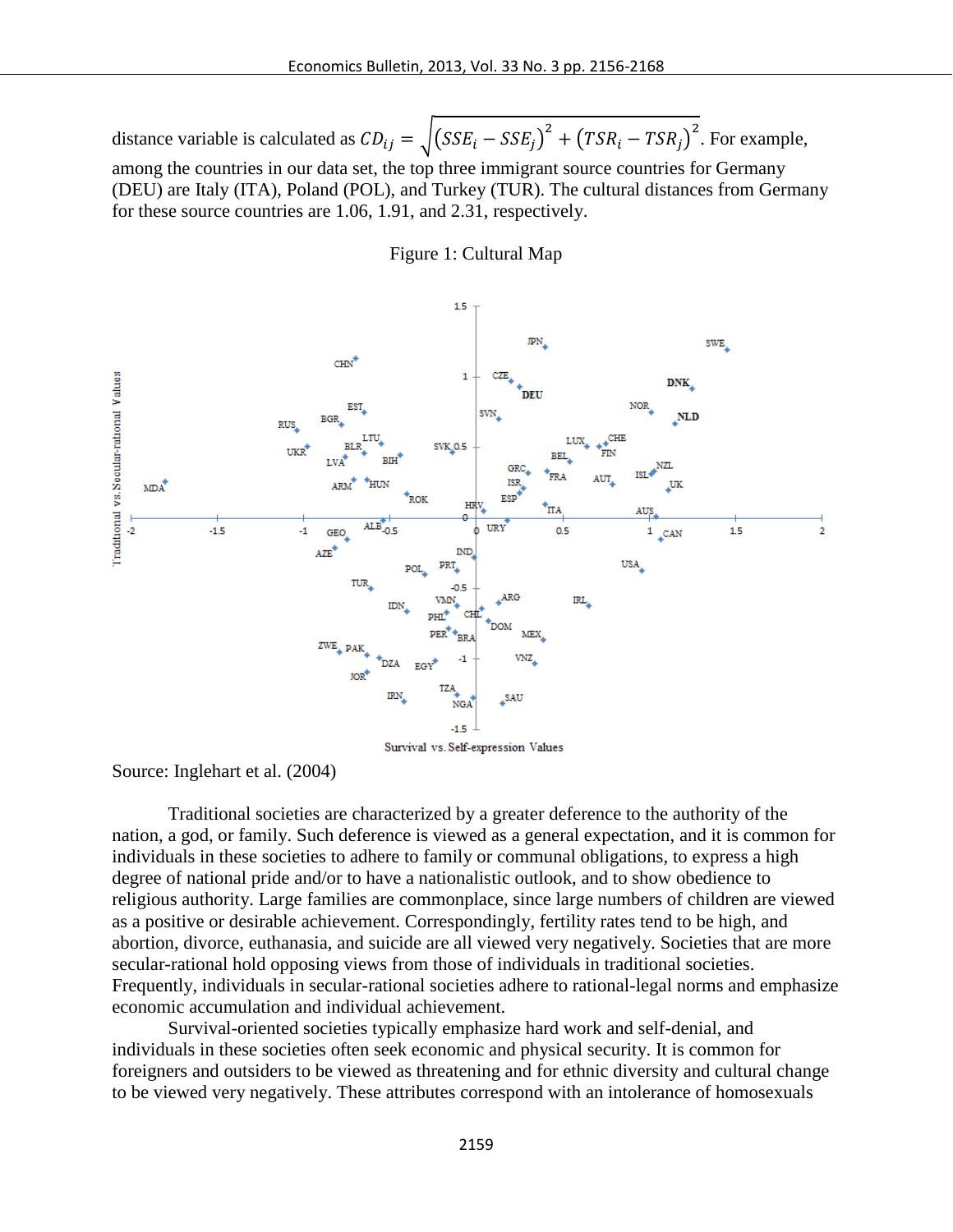and minorities and an adherence to traditional gender roles. It is also common for individuals in such societies to also have an authoritarian political outlook. Societies that emphasize selfexpression values typically hold opposing views on these issues. It is thought that when individuals achieve requisite levels of economic security and physical security cultural diversity begins to be appreciated and sought out. This is consistent with tolerance towards deviations from traditional gender roles and sexual norms as well as greater support for equal rights.

Cultural differences between source and destination countries may inhibit migration flows if potential migrants find cross-cultural differences to be large and, thus, either the anticipated assimilation costs too great or, if seeking a destination country that is culturally similar to their source country, find more culturally-dissimilar countries to be less desirable destinations. As has been noted, we hypothesize that existing immigrant stocks may reduce these implicit migration costs and, thus, facilitate migration. Existing stocks may also positively affect migration flows if aspects of the source country's culture are adopted by, or enveloped into, the destination country's culture. This acculturation would lessen the cultural distance between source and destination countries and, by doing so, reduce related migration costs. This implies that cultural distance is dynamic and that, over time, it would be reasonable to expect changes in the values of our cultural distance measure. With this in mind, it is relevant and important to again note that the measure of cultural distance we employ is based on surveys completed between 1999 and 2002 and that our reference period ranges from 1997 through 2002. Thus, our measure of cultural distance largely corresponds with the period under study.

Turning to the remaining explanatory variables, we follow Lewer and van den Berg (2008) and Belot and Ederveen (2012) and replace the source and destination country GDP values in the gravity model of international trade with measures of population (*POPit* and *POPjt*, respectively) and the ratio of destination-to-source real GDP per capita values (*RGDPCit*/*RGDPCjt*). Effectively, inclusion of population and GDP per capita variables is a decomposition of the GDP series that allows for estimation of the relationships between each variable and the immigrant inflow series. Since GDP values measure both production and income in aggregate, GDP indicates an economy's ability to export and to import, respectively, and is a useful explanatory variable in gravity models for which trade flows are the dependent variable series. In a similar fashion, source and destination country population values are thought to correspond with greater emigration and immigration, respectively. The ratio of real GDP per capita values is included to capture the economic incentive to migrate. The population and GDP per capita series are from the World Bank (2013).

Completing our empirical specification, we include a measure of the geodesic distance (*GDij*) between source and destination country pairs, as it serves as a measure of direct migration costs. Additionally, we control for the influences of source-destination colonial links (*Colonyij*) and common language (*Comlangij*), both of which are thought to facilitate greater migration flows. The source for these final three variables is the CEPII (2013). Lastly, the vectors  $\Omega$ ,  $\Psi$ , and  $\Phi$ , control for time (i.e., year), destination country, and source country fixed effects, respectively.

Table 1 presents descriptive statistics for the full sample and for each of the three destination countries in our data set. The reference period and the composition of the destination and source country cohorts are dictated by data availability. The resulting data set is a balanced panel that includes three destination countries and a cohort of 66 heterogeneous source countries and that spans the period from 1997 through 2002. The average annual immigrant inflow across all destination countries is 2,898 persons. The average inflow for Germany (7,606 persons) is,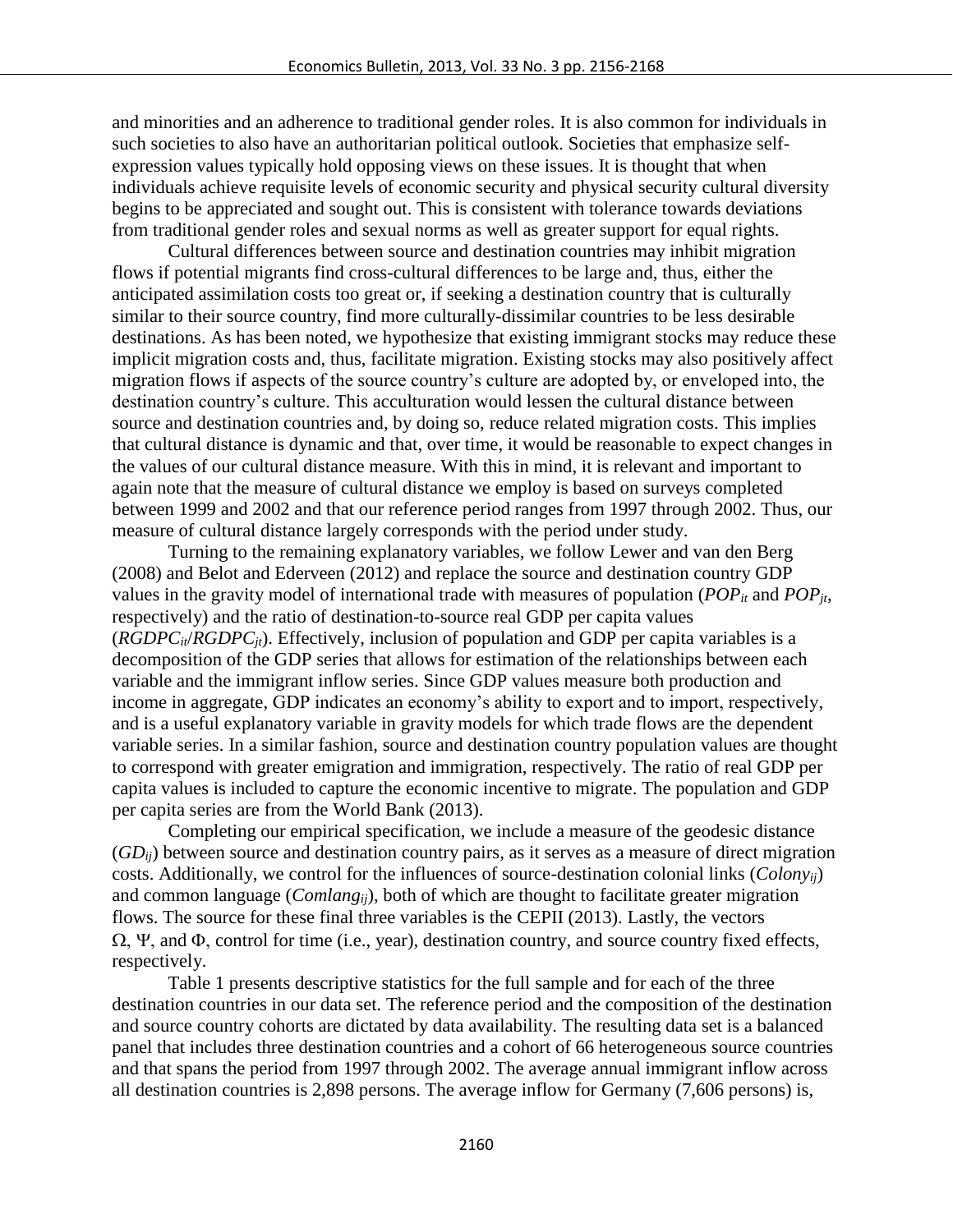however, significantly higher than the overall average while average values for Denmark (335 persons) and the Netherlands (770 persons) are significantly below the overall average. Not surprisingly, the same pattern is found with respect to the lagged immigrant stock series. The typical source-destination country pair has a cultural distance value of 2.19; however, average values for Denmark (2.42) and the Netherlands (2.33) are significantly above the overall average, and the average value for Germany (1.81) is significantly less than the overall average.

|                             | <b>All Destinations</b> | Denmark            | Germany            | Netherlands        |
|-----------------------------|-------------------------|--------------------|--------------------|--------------------|
|                             | $N = 1,188$             | $N = 396$          | $N = 396$          | $N = 396$          |
| Inflowijt                   | 2,807.70                | 334.73***          | 7,318.06***        | 770.32***          |
|                             | (7,743.79)              | (440.13)           | (12,160.28)        | (1,203.73)         |
| Cultural                    |                         |                    |                    |                    |
| Distance <sub>ij</sub>      | 2.1876                  | 2.419***           | 1.8118***          | 2.3319**           |
|                             | (0.9855)                | (1.0401)           | (0.7366)           | (1.0385)           |
| Immigrants <sub>ijt-1</sub> | 33,560.32               | 3,050.94***        | 86,202.71***       | 11,427.31***       |
|                             | (157, 210.20)           | (5,395.58)         | (262,930.30)       | (30, 104.26)       |
| Geodesic                    |                         |                    |                    |                    |
| $Distance_{ii}$             | 4,361.73                | 4,378.98           | 4,302.42           | 4,403.78           |
|                             | (4,218.34)              | (4,194.63)         | (4,254.74)         | (4,215.42)         |
| Real GDPC <sub>it</sub>     |                         |                    |                    |                    |
| (Destination)               | 25,080.35               | 29,265.65***       | 22,519.11***       | 23,456.28***       |
|                             | (3,103.93)              | (864.71)           | (668.72)           | (987.44)           |
| Real GDPC <sub>jt</sub>     |                         |                    |                    |                    |
| (Source)                    | 10,510.98               | 10,447.56          | 10,549.78          | 10,535.58          |
|                             | (11, 647.58)            | (11,571.84)        | (11,707.57)        | (11,692.08)        |
| Populationit                |                         |                    |                    |                    |
| (Destination)               | 34,478,519.72           | 5,329,321.83***    | 82,081,415.83***   | 16,024,821.50***   |
| (in '000s)                  | (33,956,836.37)         | (42,098.59)        | (182, 281.64)      | (55,572.77)        |
| Population <sub>it</sub>    |                         |                    |                    |                    |
| (Source)                    | 72,977,424.34           | 73,419,078.85      | 72,256,168.34      | 73,257,025.83      |
| (in '000s)                  | (200, 117, 435.75)      | (200, 212, 096.46) | (200, 381, 663.43) | (200, 262, 936.58) |
| Colony <sub>ij</sub>        | 0.0202                  | 0.0152             | 0.0152             | 0.0303             |
|                             | (0.1408)                | (0.1223)           | (0.1223)           | (0.1716)           |
| Common                      |                         |                    |                    |                    |
| Language <sub>ii</sub>      | 0.0253                  | $0.0000$ ***       | $0.0606***$        | 0.0152             |
|                             | (0.1570)                | (0.0000)           | (0.2389)           | (0.1223)           |

#### Table 1: Descriptive Statistics

\*\*\*, "\*\*", and "\*" denote significance from the corresponding "All Destinations" mean value at the 1%, 5%, and 10% levels of significance, respectively.

#### **3. Econometric Results**

While we adopt the empirical structure employed by Lewer and van den Berg (2008), we deviate from their estimation methodology. Due to our dependent variable series being simple count data, we choose to not employ Least Squares regression or a variant of OLS as our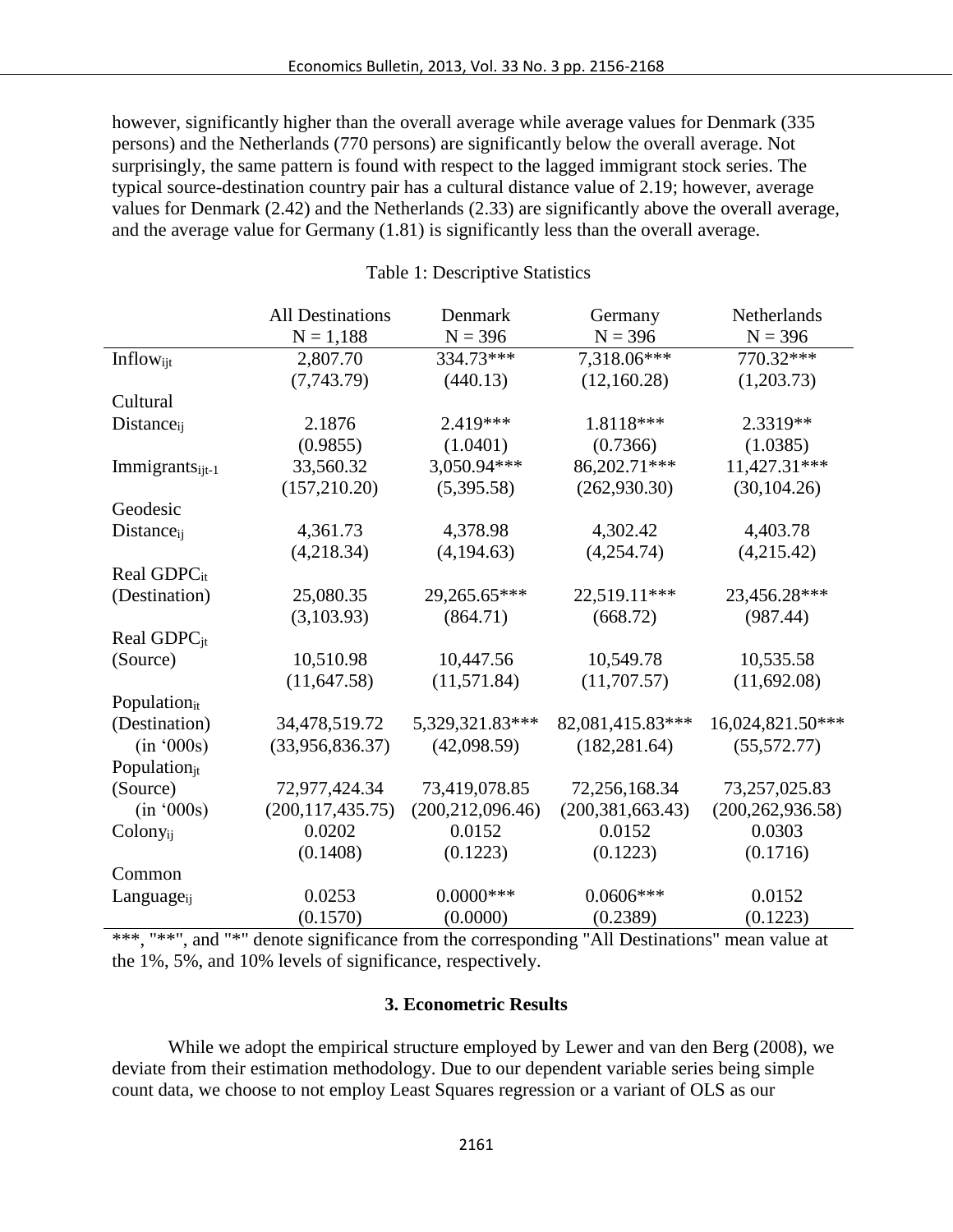estimation technique. Because the unconditional mean values and variances for our dependent variable series are over-dispersed (i.e., the variance exceeds the mean), we utilize the Negative Binomial regression technique.<sup>4</sup>

We begin our analysis by estimating a basic version of equation (1). The results, presented in column (a) of Table 2, indicate that, all else equal, greater source-destination cultural distance corresponds with reduced migration (i.e., a smaller inflow value). All other coefficient estimates are significant with the exceptions of those for the source country population variable, which is marginally significant (p=0.121), and the relative GDP per capita variable. Specifically, greater geodesic distance between the source country and the destination country results in lower inflows, and larger destination country population values correspond with smaller inflow values. This latter finding is likely attributable to the cohort of destination countries considered. Additionally, inflows are found to be greater if the source and destination countries share a common language or have a colonial link.

Augmenting our basic specification, we add the lagged (one-year) immigrant stock variable (column (b)) for which we report a positive and significant coefficient. This indicates that a larger existing immigrant population from a given source country in a given destination country leads to a larger subsequent immigrant inflow. The coefficient on the cultural distance variable is again negative and significant. The positive relationship between the size of the existing immigrant stock and immigrant inflows and the negative relationship found between our measure of cultural distance and inflows is taken as verification of the findings of Belot and Ederveen (2012). All other coefficients, with the exceptions of those relating to geodesic distance and the source-destination colonial link, which are no longer significant, and the coefficient for the source country population variable, which is now significant, have the same signs and significance as reported in column (a).

The positive coefficient on the lagged immigrant stock variable may indicate that existing immigrant communities encourage subsequent migration by acting to reduce explicit migration costs (e.g., by sponsoring new arrivals, providing housing upon arrival, offering assistance finding employment, and so on). It may also indicate that existing immigrant stocks counter implicit migration costs that are related to source-destination country cultural differences. To test this proposition, we estimate the fully-augmented version of equation (1). Results are presented in column (c). As before, the coefficient estimates for the cultural distance variable and the lagged immigrant stock variable are negative and positive, respectively. Thus, we can again say that cultural distance inhibits migration and that the presence of a larger existing immigrant stock facilitates migration. Turning our attention to the coefficient for the term which interacts these two variables, we see it is positive and significant. This implies that the migration-facilitating influence of the existing immigrant stock is greater if the corresponding source country is relatively more culturally-dissimilar from the destination country. These findings are consistent with the notion that cultural distance imposes a cost on immigrants and that the existing immigrant stock is able to offset both explicit and implicit migration costs, either in whole or in part.

 $\overline{a}$ 

<sup>4</sup> The Negative Binomial technique is a generalization of the Poisson regression technique. Both techniques model over-dispersion; however, confidence intervals from the Negative Binomial technique are likely to be narrower than those obtained using the Poisson technique. For all estimations, we use Vuong tests to determine if excess zeros are present in the dependent variable series and, if so, whether the Zero-inflated Negative Binomial technique is a more appropriate estimation technique. In all instances, the tests indicate the Negative Binomial technique is preferable.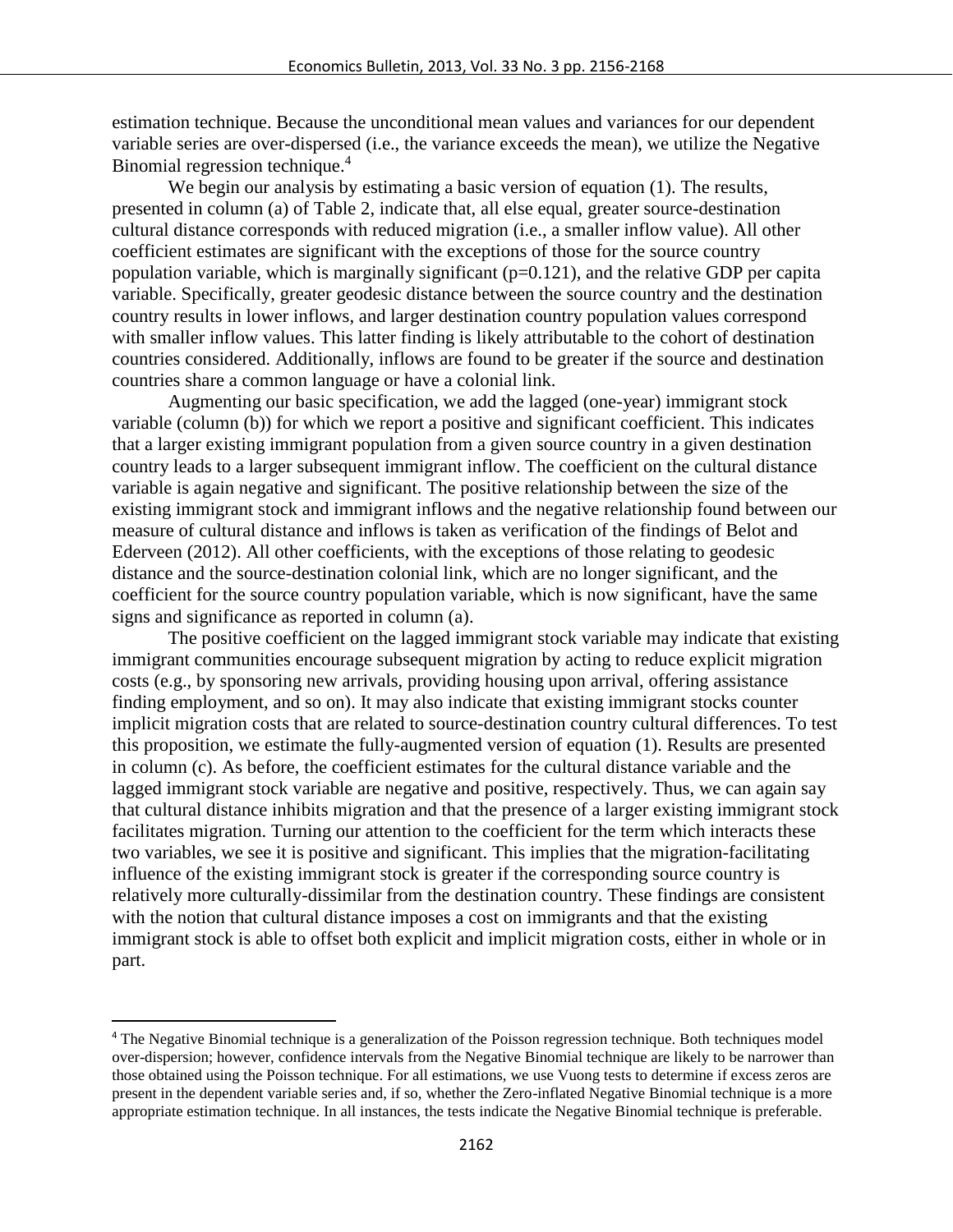|                                      | Coef.                | <b>IRR</b>   | Coef.                | <b>IRR</b>   | Coef.                | <b>IRR</b>   |
|--------------------------------------|----------------------|--------------|----------------------|--------------|----------------------|--------------|
|                                      | (a)                  |              | (b)                  |              | (c)                  |              |
| In Cultural Distance <sub>ii</sub>   | $-0.2023***$         | $0.8169***$  | $-0.0477***$         | $0.9535***$  | $-0.1782***$         | $0.8368***$  |
|                                      | (0.0180)             | (0.1470)     | (0.0142)             | (0.0136)     | (0.0561)             | (0.0469)     |
| $ln$ Immigrants <sub>ijt-1</sub>     |                      |              | $0.1506***$          | $1.1626***$  | $0.1378***$          | 1.1477***    |
|                                      |                      |              | (0.0086)             | (0.0100)     | (0.0109)             | (0.0126)     |
| In Cultural Distance <sub>ii</sub> x |                      |              |                      |              | $0.0138**$           | 1.0139**     |
| In Immigrants $_{i t-1}$             |                      |              |                      |              | (0.0056)             | (0.0057)     |
| In Geodesic Distance <sub>ii</sub>   | $-0.3467***$         | $0.7070***$  | 0.0427               | 1.0436       | 0.0169               | 1.0171       |
|                                      | (0.0307)             | (0.0217)     | (0.0311)             | (0.0325)     | (0.0351)             | (0.0357)     |
| In Relative GDPC <sub>ijt</sub>      | 0.1274               | 1.1359       | $0.2543^{(p=0.122)}$ | 1.2895       | $0.2559^{(p=0.12)}$  | 1.2916       |
|                                      | (0.1860)             | (0.2112)     | (0.1642)             | (0.2118)     | (0.1644)             | (0.2123)     |
| In Population $_{it}$ (Destination)  | $-3.2184**$          | $0.0400**$   | $-3.6076***$         | $0.0271***$  | $-3.6287***$         | $0.0266***$  |
|                                      | (1.3627)             | (0.0545)     | (1.1681)             | (0.0317)     | (1.1535)             | (0.0306)     |
| In Population $_{it}$ (Source)       | $0.5637^{(p=0.121)}$ | 1.7571       | $0.8434***$          | 2.3244***    | $0.8372***$          | 2.3100***    |
|                                      | (0.3634)             | (0.6385)     | (0.2874)             | (0.6680)     | (0.2873)             | (0.6636)     |
| Common Language <sub>ij</sub>        | $0.1858***$          | 1.2042***    | $0.0909***$          | 1.0952***    | $0.1198***$          | 1.1272***    |
|                                      | (0.0490)             | (0.0590)     | (0.0318)             | (0.0348)     | (0.0326)             | (0.0367)     |
| Colony <sub>ii</sub>                 | $0.3136***$          | 1.3684***    | 0.0453               | 1.0464       | 0.0509               | 1.0522       |
|                                      | (0.0666)             | (0.0911)     | (0.0519)             | (0.0543)     | (0.0526)             | (0.0554)     |
| Constant                             | 44.9664**            | $3.38E+19$   | 42.5788**            | $3.10E + 18$ | 43.3085**            | $6.44E+18$   |
|                                      | (21.5110)            | $(7.27E+20)$ | (17.5345)            | $(5.44E+19)$ | (17.2934)            | $(1.11E+20)$ |
| ln Alpha                             | $-21.7270$           | $-21.7270$   | $-21.7270$           | $-21.7270$   | $-21.7270$           | $-21.7270$   |
| Pseudo $R^2$                         | 0.7291               |              | 0.8144               |              | 0.8159               |              |
| Log pseudolikelihood   Wald $\chi^2$ | $-2,327$   5,632***  |              | $-2,277$   10,152*** |              | $-2,276$   10,604*** |              |

Table 2: Cultural Distance and Immigrant Inflows

 $N = 1,188$  in all estimations. Robust standard errors in parentheses. All estimations include controls for year, destination country, and source country fixed effects. Corresponding coefficients not reported due to space limitations. \*\*\*, "\*\*", and "\*" denote significance from zero at the 1%, 5%, and 10% levels of significance, respectively. P values between 0.10 and 0.15 are noted parenthetically after the corresponding coefficients.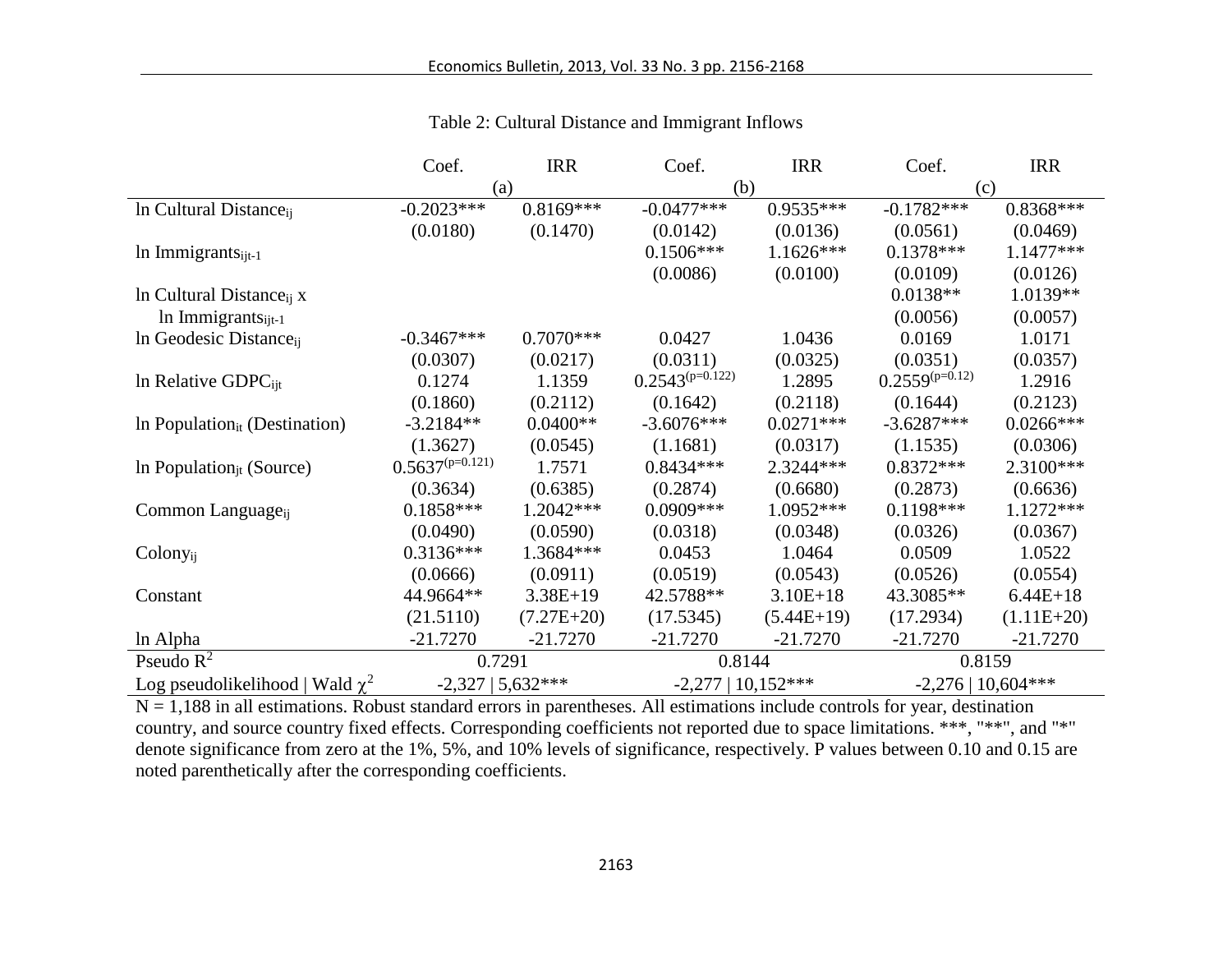|                                                                     | Coef.                | <b>IRR</b>   | Coef.                | <b>IRR</b>    | Coef.                | <b>IRR</b>           |
|---------------------------------------------------------------------|----------------------|--------------|----------------------|---------------|----------------------|----------------------|
|                                                                     | (a)                  |              | (b)                  |               |                      | (c)                  |
| In Cultural Distance <sub>ii</sub> x Denmark <sub>i</sub>           | $-0.2207***$         | $0.8020***$  | $-0.0486**$          | $0.9526**$    | $-0.1422$            | 0.8674               |
|                                                                     | (0.0219)             | (0.0176)     | (0.0197)             | (0.0188)      | (0.1016)             | (0.0881)             |
| In Cultural Distance <sub>ii</sub> x Germany <sub>i</sub>           | $-0.2189***$         | $0.8034***$  | $-0.0570***$         | $0.9446***$   | $-0.8582***$         | 0.4239***            |
|                                                                     | (0.0241)             | (0.0194)     | (0.0179)             | (0.0169)      | (0.1636)             | (0.0694)             |
| In Cultural Distance <sub>ii</sub> x Netherlandsi                   | $-0.1366***$         | $0.8723***$  | $-0.0126$            | 0.9875        | $-0.1844*$           | 0.8317*              |
|                                                                     | (0.0219)             | (0.0191)     | (0.0179)             | (0.0176)      | (0.1069)             | (0.0889)             |
| In Immigrants $_{i}$ <sub>it-1</sub> x Denmark <sub>i</sub>         |                      |              | $0.1535***$          | 1.1659***     | $0.1432***$          | 1.1540***            |
|                                                                     |                      |              | (0.0096)             | (0.0112)      | (0.0142)             | (0.0163)             |
| In Immigrants $_{i}$ <sub>it-1</sub> x Germany <sub>i</sub>         |                      |              | $0.1358***$          | $1.1455***$   | 0.0899***            | 1.0941***            |
|                                                                     |                      |              | (0.0125)             | (0.0143)      | (0.0118)             | (0.0129)             |
| In Immigrants <sub>it-1</sub> x Netherlands <sub>i</sub>            |                      |              | $0.1538***$          | $1.1662***$   | $0.1313***$          | 1.1403***            |
|                                                                     |                      |              | (0.0081)             | (0.0095)      | (0.0154)             | (0.0175)             |
| In Cultural Distance $_{ij}$ x ln Immigrants $_{ijt-1}$             |                      |              |                      |               | 0.0114               | 1.0115               |
| x Denmark <sub>i</sub>                                              |                      |              |                      |               | (0.0117)             | (0.0118)             |
| In Cultural Distance <sub>ii</sub> x ln Immigrants <sub>iit-1</sub> |                      |              |                      |               | $0.0779***$          | 1.0810***            |
| x Germany <sub>i</sub>                                              |                      |              |                      |               | (0.0155)             | (0.0167)             |
| In Cultural Distance <sub>ii</sub> x ln Immigrants <sub>it-1</sub>  |                      |              |                      |               | $0.0218*$            | 1.0220*              |
| x Netherlandsi                                                      |                      |              |                      |               | (0.0126)             | (0.01289)            |
| In Geodesic Distance <sub>ii</sub>                                  | $-0.3827***$         | $0.6820***$  | 0.0222               | 1.0224        | $-0.0347$            | 0.9659               |
|                                                                     | (0.0304)             | (0.0207)     | (0.0318)             | (0.0325)      | (0.0384)             | (0.0371)             |
| In Relative GDPCijt                                                 | 0.1276               | 1.1361       | $0.2508^{(p=0.125)}$ | 1.2850        | $0.2570^{(p=0.144)}$ | 1.2930               |
|                                                                     | (0.1853)             | (0.2105)     | (0.1633)             | (0.2098)      | (0.1626)             | (0.2103)             |
| In Population $_{it}$ (Destination)                                 | $-3.2149**$          | $0.0402**$   | $-3.6766***$         | $0.0253***$   | $-3.7255***$         | $0.0241***$          |
|                                                                     | (1.3622)             | (0.0547)     | (1.1432)             | (0.0289)      | (1.1428)             | (0.0275)             |
| In Population $_{it}$ (Source)                                      | $0.5627^{(p=0.121)}$ | 1.7555       | 0.8344 ***           | 2.3034***     | $0.8201***$          | 2.2707***            |
|                                                                     | (0.3626)             | (0.6365)     | (0.2895)             | (0.6669)      | (0.2847)             | (0.6465)             |
| Common Language <sub>ii</sub>                                       | $0.1458***$          | $1.1570***$  | $0.0725**$           | 1.0752**      | $0.0592*$            | 1.0610*              |
|                                                                     | (0.0483)             | (0.0559)     | (0.0309)             | (0.0333)      | (0.0311)             | (0.0330)             |
| Colony <sub>ij</sub>                                                | 0.2966***            | 1.3452***    | 0.0592               | 1.0610        | 0.0584               | 1.0601               |
|                                                                     | (0.0644)             | (0.0867)     | (0.0550)             | (0.0583)      | (0.0563)             | (0.0597)             |
| Constant                                                            | 45.1972**            | 4.25E+19**   | 43.9184***           | $1.18E+19***$ | 45.3789              | 5.10E+19***          |
|                                                                     | (21.5630)            | $(9.17E+20)$ | (17.1379)            | $(2.03E+20)$  | (17.1315)            | $(8.74E+20)$         |
| ln Alpha                                                            | $-21.7270$           | $-21.7270$   | $-21.7270$           | $-21.7270$    | $-21.7270$           | $-21.7270$           |
| Pseudo $R^2$                                                        | 0.7312               |              | 0.8165               |               |                      | 0.8197               |
| Log pseudolikelihood   Wald $\chi^2$                                | $-2,325$   5,657***  |              | $-2,276$   11,414*** |               |                      | $-2,273$   12,045*** |

#### Table 3: Variation across Destination Countries

See Table 2 notes.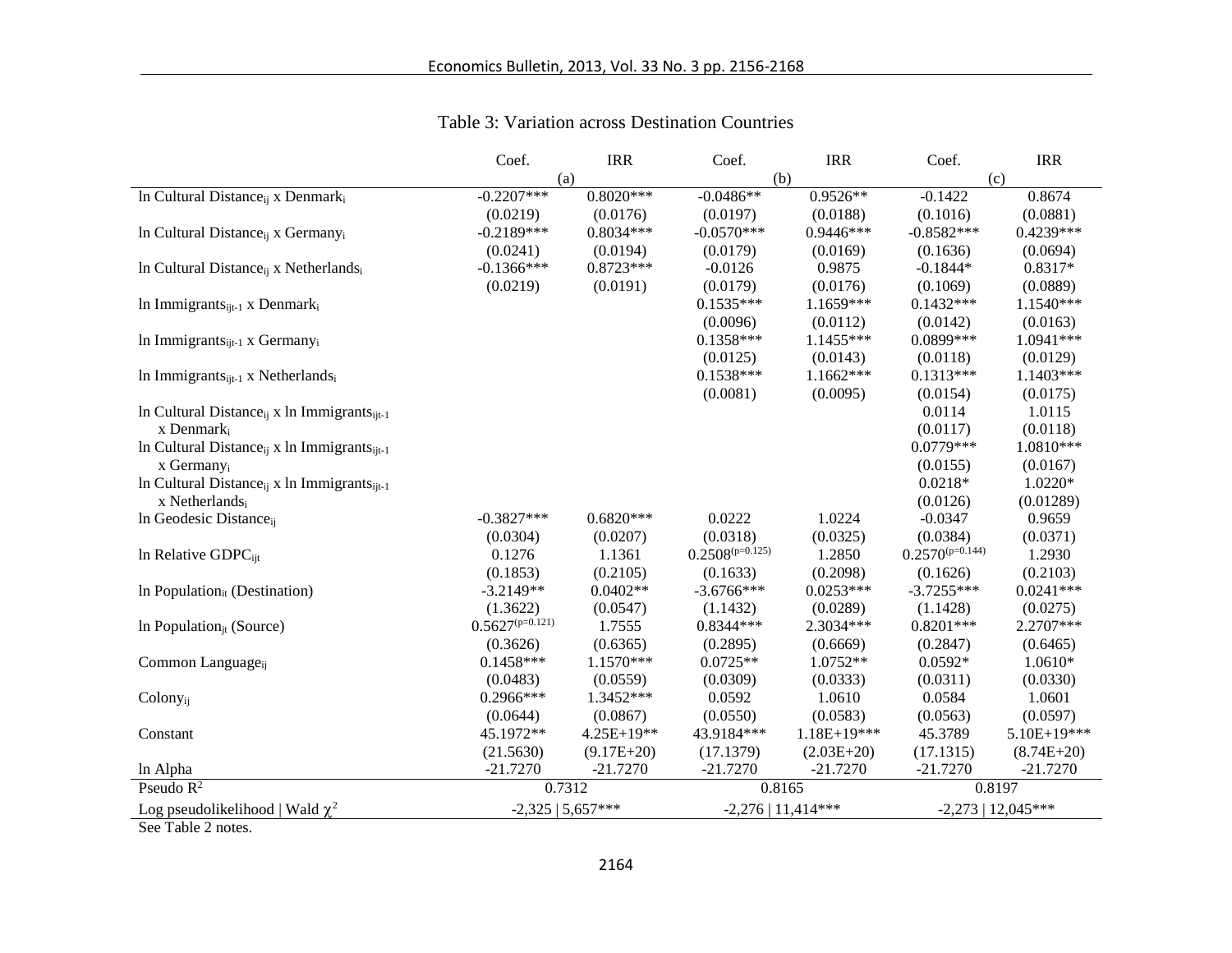For all estimations, to facilitate interpretation we have converted the reported coefficient values to incident rate ratios (IRR values). This allows for more straightforward inference of the effects for each variable and allows comparison of effects across variables. For example, based on the functional form of our estimation equation, the IRR values, and the signs of the corresponding coefficient estimates presented in column (c) of Table 2, we can say that, all else equal, a 1 percent increase in the source country population would enhance the rate of immigrant flows to the destination country by 2.31 percent. Interpretation of the IRR values and the estimated coefficients for each of the remaining continuous variables can be done similarly. The IRR values that correspond to the dummy variables, however, represent the effect of the presence of the attribute represented by the variable on the inflow as compared to the absence of the attribute. For example, in column (c), the significant and positive coefficient on the dummy variable representing common language implies that, as compared with source-destination country pairs that do not share a common language, the rate of immigrant inflows between source and destination countries is 1.13 percent higher.

Coefficient estimates and IRR values for the cultural distance variable confirm our initial expectation that, all else equal, greater cultural distance between source countries and destination countries negatively influences migration flows. Specifically, depending on the specification considered, a one percent increase in cultural distance corresponds with a 0.82 to 0.95 percent decrease in the rate of the immigrant inflow. A larger existing immigrant stock from a given source country corresponds with a higher subsequent inflow. Specifically, a one percent increase in the existing immigrant stock is estimated to result in about a 1.15 percent increase in the rate of immigrant inflows during the following year.

Having identified a negative influence of cultural distance, generally, on immigrant inflows, we seek to determine if the migration-inhibiting effects of cultural differences vary across the destination countries in our data. Results obtained from the estimation of variants of equation (1) are provided in Table 3. Again, we begin with a basic version of equation (1) (column (a)) and then extend incrementally to the fully-augmented model (column (c)). Focusing our attention on the results obtained from estimation of the fully-augmented model, we see that each of the estimated coefficients for the terms that interact our measure of cultural distance with the destination country-specific dummy variables are negative; however, the coefficient estimate for Denmark is not significant (p=0.161). The corresponding IRR values are 0.4239 and 0.8317, respectively, for Germany and the Netherlands. A Hausman test indicates that the coefficient estimate for Germany is significantly different than the coefficient for the Netherlands. Thus, we can say that a one percent increase in cultural distance between the source and destination countries corresponds with roughly a 0.83 percent decreases in the rate of immigrant inflows to the Netherlands but only decreases the rate of inflows to Germany by 0.42 percent and does not significantly affect inflows to Denmark.

The estimated coefficients for the three variables representing the existing immigrant stocks in each destination country are positive and significant. However, of the terms that interact the immigrant stock series with the cultural distance variable, we only see positive and significant coefficient estimates for Germany and the Netherlands. Thus, for these two destination countries, we can say that source-destination cultural differences correspond with lower immigrant inflow values, albeit with varying magnitudes. For all three destination countries, existing immigrant stocks facilitate subsequent inflows; however, in the cases of Germany and the Netherlands we see that existing immigrant stocks exert stronger positive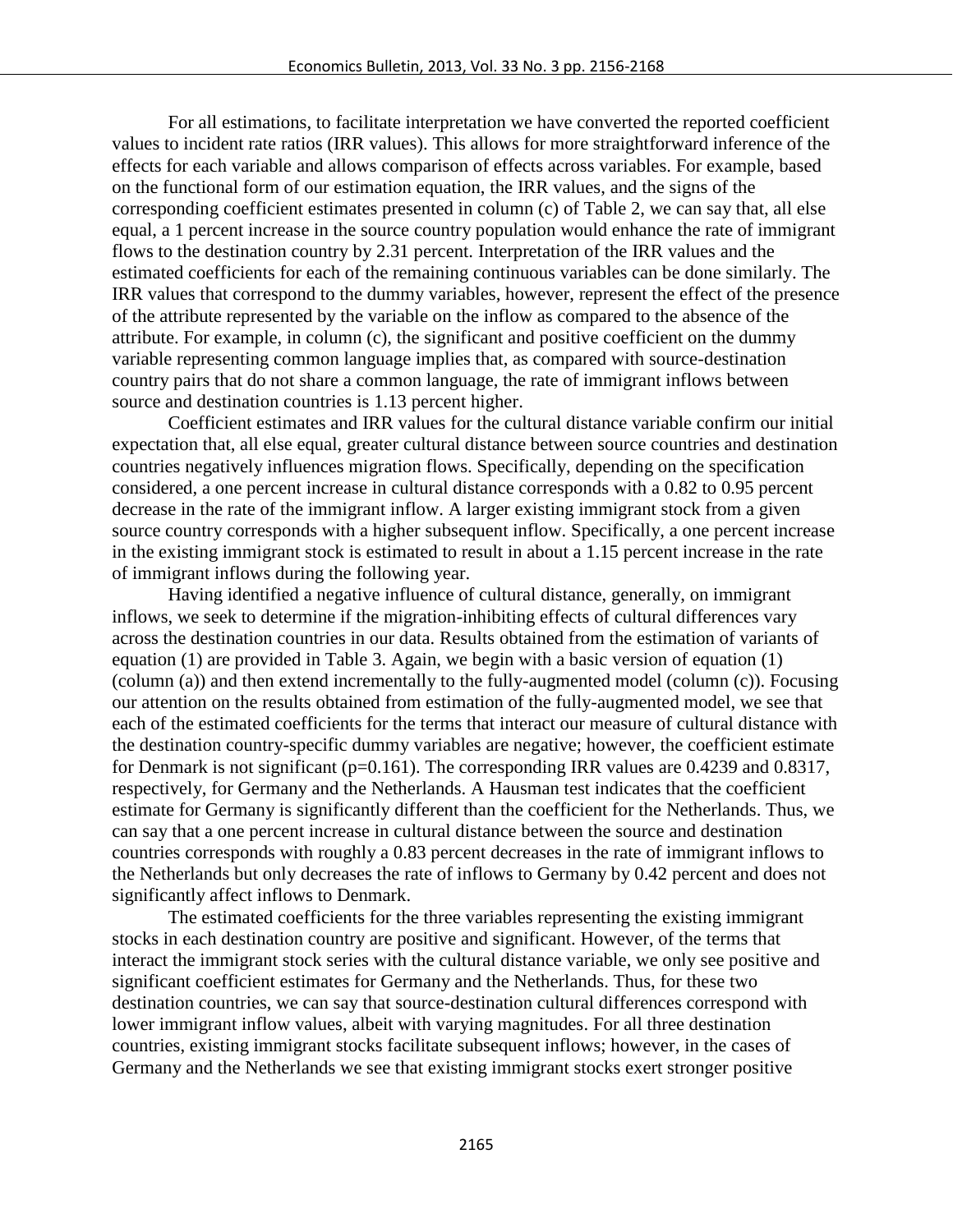influences on subsequent immigrant inflows if their source countries are relatively more cultural distant.

#### **4. Conclusions**

This article examines the relationship between international migration and the cultural distance between migrants' source and destination countries using annual data for three immigrant destination countries (i.e., Denmark, Germany, and the Netherlands) and a cohort of 66 heterogeneous source countries that span the years 1997 through 2002. Applying the gravity model of international trade to migration flows, results obtained from the estimation of a series of econometric specifications using the Negative Binomial regression technique consistently indicate that, all else equal, source-destination country cultural distance is negatively related to international migration flows. We also find that larger existing immigrant stocks correspond with larger subsequent migration flows. These results are consistent with the findings reported in Belot and Ederveen (2012).

Extending the literature, we consider i) whether the existing stock of immigrants from a given source country offset the migration-inhibiting effects of cultural distance, ii) whether the influence of cultural distance on migration varies across destination countries, and iii) whether similar variation exists in terms of the extent to which existing immigrant stocks offset the negative influences of cultural distance on migration. We find that existing immigrant stocks generally act to offset the migration-inhibiting influences of cultural distance; however, we also find variation across destination countries in the influence of cultural distance on migration flows and in terms of whether existing immigrant stocks offset the influences of cultural distance.

#### **References**

Belot, M. and S. Ederveen (2012) "Cultural Barriers in Migration between OECD Countries", *Journal of Population Economics* 25(3): 1077-1105.

Centre d'Etudes Prospectives et d'Informations Internationales (CEPII) (2013). Gravity Dataset, accessed March 2012. Online: http://www.cepii.fr/CEPII/en/bdd\_modele/presentation.asp?id=8.

Held, M., J. Muller, F. Deutsch, E. Grzechnik, and C. Welzel (2009) "Value Structure and Dimensions: Empirical Evidence from the German World Values Survey", *World Values Research* 2(3): 55-76.

Inglehart, R. and W.E. Baker (2000) "Modernization, Cultural Change, and the Persistence of Traditional Values", *American Sociological Review* 65(1): 19-51.

Inglehart, R., M. Basanez, J. Diez-Medrano, L. Halman, and R. Luijkx (eds) (2004) *Human Beliefs and Values: A Cross-cultural Sourcebook Based on the 1999-2002 Values Surveys*, Mexico City: Siglo Veintiuno Editores S.A. de C.V.

Lewer, J. and H. van den Berg (2008) "A Gravity Model of Immigration", *Economics Letters* 99(1): 164-167.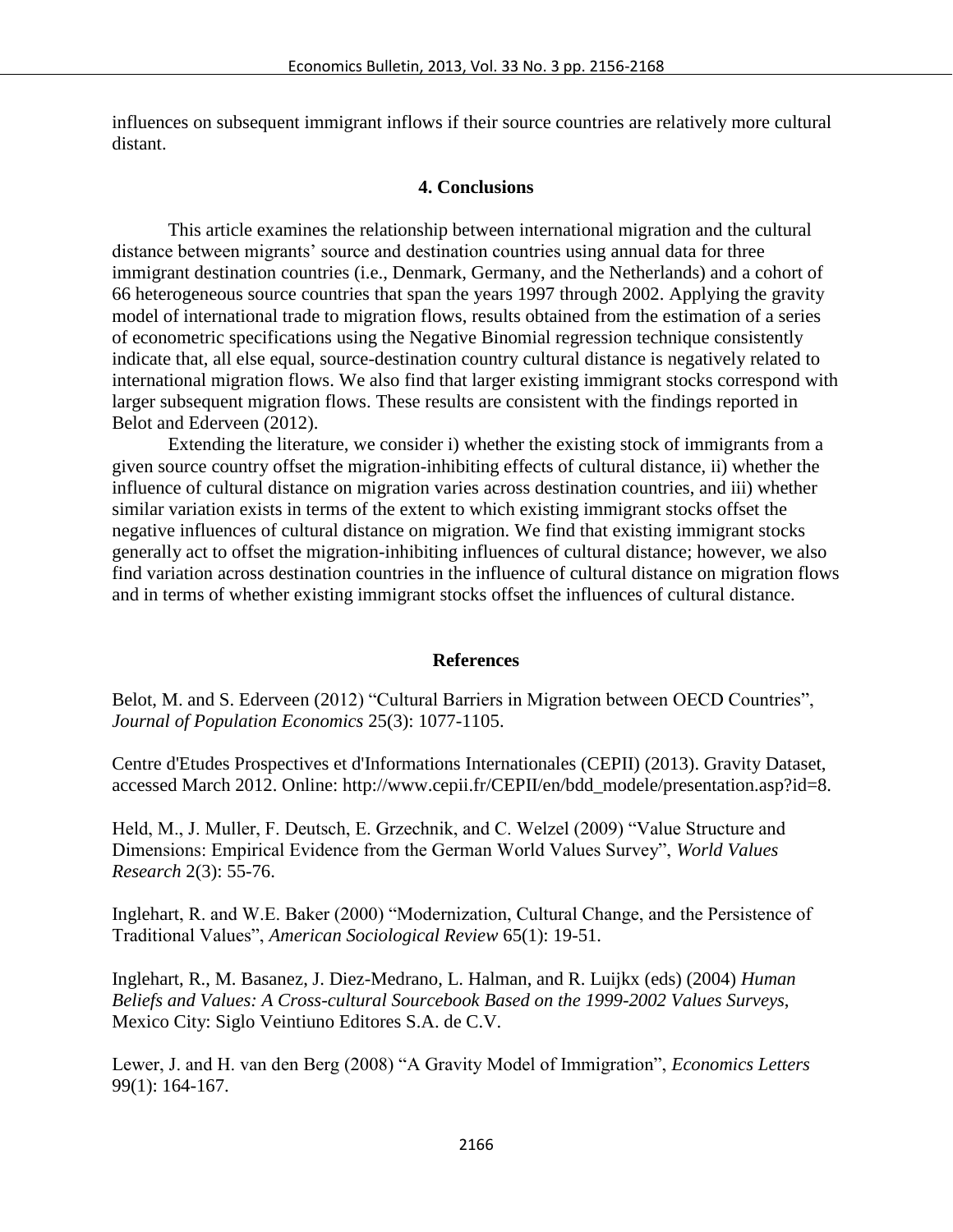Migration Policy Institute (MPI) (2013) MPI Data Hub: Country and Comparative Data, accessed June 2013. Online: http://www.migrationinformation.org/datahub/comparative.cfm.

Tinbergen, J. (1962) *The World Economy: Suggestions for an International Economic Policy*, New York, NY: Twentieth Century Fund.

World Bank (2013) *World Development Indicators*, Washington, DC, accessed March 2012. Online: http://databank.worldbank.org.

#### **Appendix A**

Questions used to construct SSE and TSR dimensions of culture (Held et al., 2009)

I. WVS questions used to construct the Survival vs. Self-expression Values (SSE) dimension:

- 1. Generally speaking, would you say that most people can be trusted or that you need to be very careful in dealing with people?
- 2. Some people feel they have completely free choice and control over their lives, while other people feel that what they do has no real effect on what happens to them. Please use this scale where 1 means "no choice at all" and 10 means "a great deal of choice" to indicate how much freedom of choice and control you feel you have over the way your life turns out.
- 3. People sometimes talk about what the aims of this country should be for the next ten years. On this card are listed some of the goals which different people would give top priority. Would you please say which one of these you, yourself, consider the most important? And which would be next most important? *The list included several goals. The response/goal used to construct the SSE dimension is: "Seeing that people have more say about how things are done at their jobs and in their communities".*
- 4. If you had to choose, which one of the things on this card would you say is most important? And which would be next most important? *Several things were listed on the card. The responses used to construct the SSE dimension are: "Giving people more say in important government decisions" and "Protecting freedom of speech".*
- 5. Now I'd like you to look at this card. I'm going to read out some forms of political action that people can take, and I'd like you to tell me, for each one, whether you have done any of these things, whether you might do it or would never under any circumstances do it. *Several actions were listed on the card. The response/action used to construct the SSE dimension is: "Signing a petition".*
- 6. Please tell me for each of the following actions whether you think it can always be justified, never be justified, or something in between, using this card. *Several actions were included on the card. The response/action used to construct the SSE dimension is: "Homosexuality".*